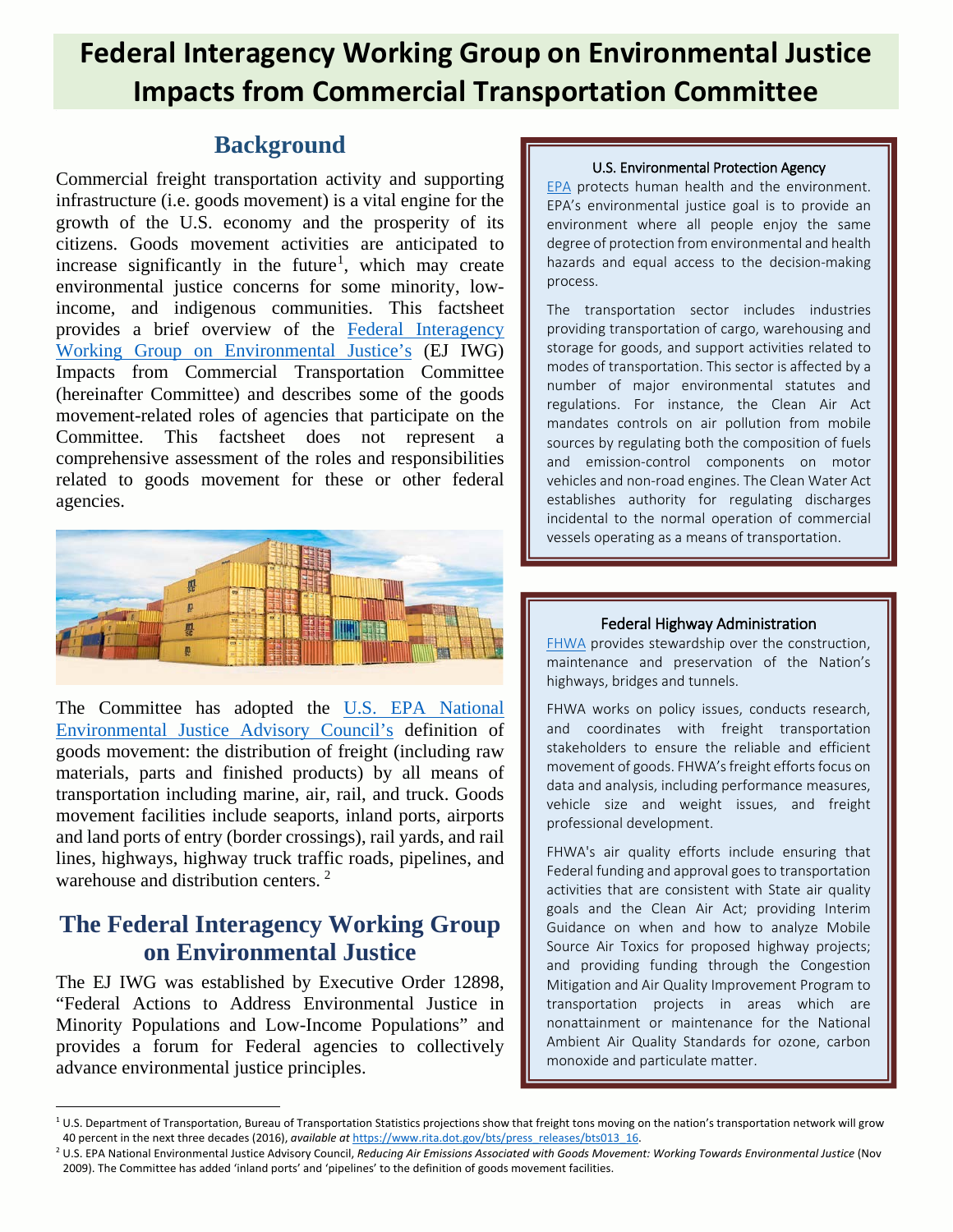# **The Goods Movement Committee**

The EJ IWG established the Committee to address goods movement, which was identified as one of four areas of focus in the *[Memorandum of Understanding on](https://www.epa.gov/sites/production/files/2015-02/documents/ej-mou-2011-08.pdf)  [Environmental Justice and Executive Order 12898](https://www.epa.gov/sites/production/files/2015-02/documents/ej-mou-2011-08.pdf)* (August 2011).

A number of Federal inter-agency working groups and advisory committees have been established to increase the capacity and efficiency of the Nation's goods movement systems. However, this Committee is principally focused on addressing the issues and concerns of overburdened communities impacted by goods movement.



The Committee works to support federal agencies' efforts to:

- identify and where possible mitigate environmental and human health effects of goods movement that would otherwise impact communities with environmental justice concerns, while ensuring efficient movement of goods; and
- assure that such communities are afforded opportunities to meaningfully engage with the Federal government on goods movement-related programs, policies and activities.



The Committee strives to meet the following goals:

- inform intra- and inter-agency understanding of, and response to, the potential adverse environmental and human health effects associated with goods movement;
- assist minority, low-income, and indigenous communities, where appropriate, with addressing adverse effects from goods movement activities, including accessing technical and other forms of assistance; and

## Maritime Administration

[MARAD](https://www.marad.dot.gov/) promotes the development and maintenance of an adequate, well-balanced U.S. Merchant Marine.

MARAD also assists with:

- coordinating and managing port infrastructure projects for a variety of entities, including state, local, and territorial authorities;
- leading national efforts to reduce congestion on the Nation's highways and rails by promoting the use of waterways and ports; and
- coordinating and directing studies, surveys, and investigations of port and inter-modal facilities … that make the entire transportation system more efficient and productive.

### Pipeline and Hazardous Materials Safety Administration

[PHMSA](https://www.phmsa.dot.gov/) protects people and the environment by advancing the safe transportation of energy and other hazardous materials that are essential to our daily lives.

PHMSA ensures safety in the design, construction, operation and maintenance, and spill response planning of America's 2.6 million miles of natural gas and hazardous liquid transportation pipelines. PHMSA also conducts compliance, incident and accident response and investigations, and performs safety, performance and regulatory adequacy and fitness determinations for hazardous materials.

## Federal Railroad Administration

[FRA](https://www.fra.dot.gov/Page/P0001) enables the safe, reliable, and efficient movement of goods for a strong America, now and in the future. FRA accomplishes this mission primarily through the implementation of safety regulations.

FRA develops and implements safety rules and standards focusing on compliance and enforcement of Hazardous Materials; Motive Power and Equipment; Operating Practices; Signal and Train Control; and Track. FRA's Research program identifies opportunities to reduce the likelihood of accidents and incidents, and to limit the consequences of hazardous events should they occur on the nation's rail network.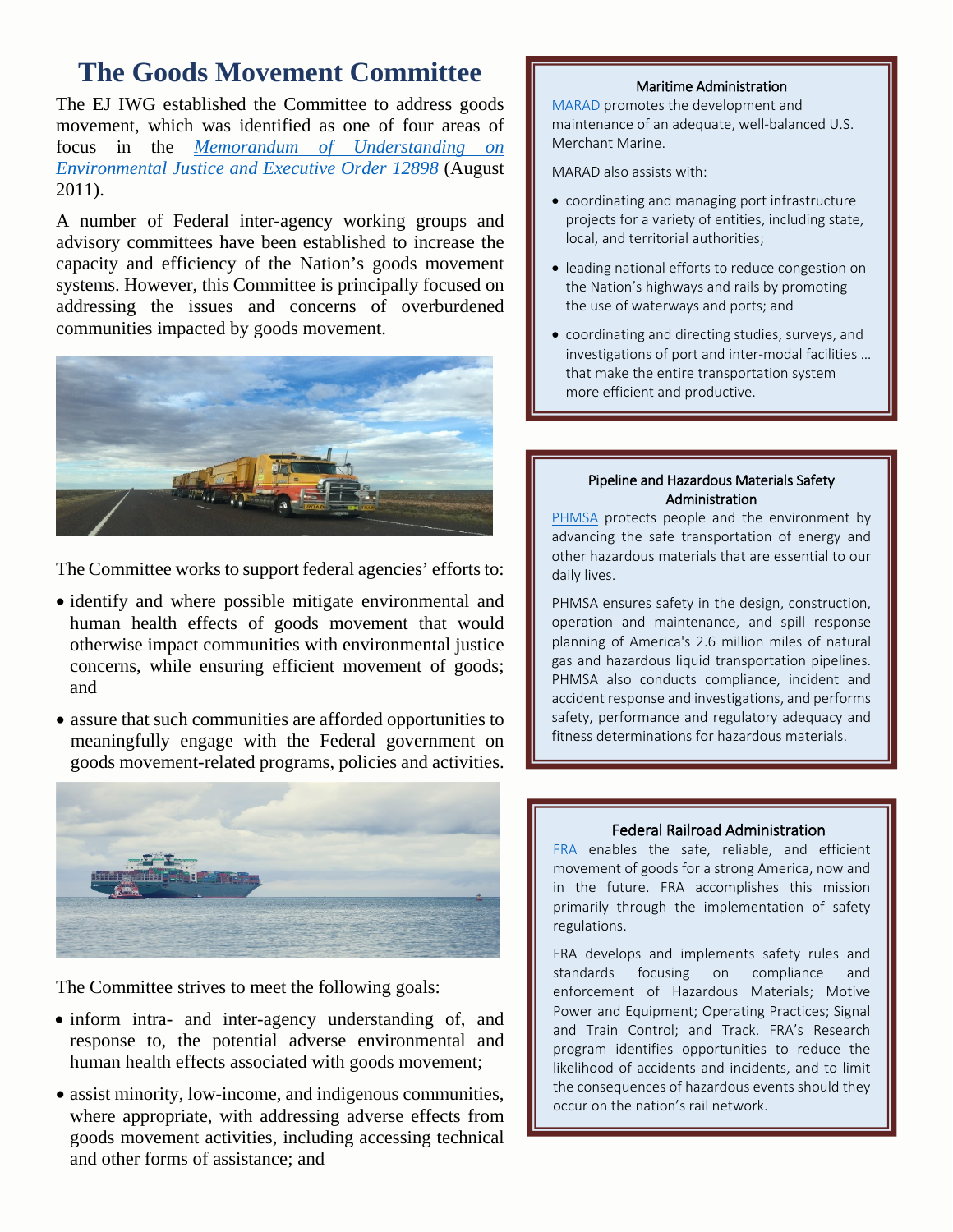• raise awareness of state and local governments, goods movement industry stakeholders and the general public about the potential adverse effects associated with goods movement activities in and around residential areas.



## **Potential Goods Movement Impacts**

The Committee works to enhance federal efforts to address direct, indirect, and cumulative impacts from goods movement activities on minority, low-income, and indigenous communities, with specific focus on: 1) environment; 2) safety; 3) quality of life; and 4) meaningful engagement.

*Environment* - Environmental and human health impacts to communities in proximity to goods movement activities may manifest in numerous forms. For instance, air impacts (e.g., diesel particulate matter, nitrogen oxides) may occur from the operation and idling of diesel trucks, marine vessels, and trains. Water impacts may occur from marine vessel discharges (e.g. bilgewater) and stormwater runoff. With many goods movement-related facilities operating 24 hours per day, nearby communities may also be affected by noise and light impacts.



*Safety* - Communities near goods movement may also experience safety-related impacts (e.g., injuries, property damage). Pedestrians and residential vehicles may be at risk from accidents with heavy-duty trucks operating on neighborhood streets. Other safety-related risks associated with goods movement include train derailments, explosions and fires at facilities or along transportation routes (e.g., highways, railways, pipelines) and toxic chemical spills. Living in proximity to goods movement facilities may pose additional safety concerns from natural disaster-related

## U.S. Coast Guard

[USCG](https://www.uscg.mil/) is one of five U.S. armed forces. USCG protects the maritime economy and the environment, defends our maritime borders, and saves those in peril. USCG has broad legal authorities associated with maritime transportation, hazardous materials shipping, oil spill response, bridge administration, pilotage, and vessel construction and operation.

#### U.S. Customs and Border Protection

[CBP](https://www.cbp.gov/) has responsibility for securing and facilitating trade while enforcing hundreds of U.S. regulations, including immigration and drug laws, and has direct responsibility for enhancing U.S. economic competitiveness by reducing costs for industry and enforcing trade laws against counterfeit, unsafe, and fraudulently entered goods.

### Transportation Security Administration

[TSA](https://www.tsa.gov/) protects the nation's transportation systems to ensure freedom of movement for commerce. TSA works collaboratively with surface transportation operators, local, state and federal security partners to ensure appropriate security postures are employed. Along with industry partners, TSA safeguards all four general modes of land-based transportation: mass transit, freight rail, highway motor carrier and pipeline; and supports air transport and maritime security efforts.

#### U.S. Immigration and Customs Enforcement

[ICE](https://www.ice.gov/) promotes homeland security and public safety through the criminal and civil enforcement of federal laws governing border control, customs, and trade. ICE is authorized to cross-designate other federal, state and local law enforcement officers to investigate and enforce customs laws.

#### National Protection and Programs Directorate

[NPPD](https://www.dhs.gov/national-protection-and-programs-directorate) leads the coordinated national effort to manage risks to the nation's [critical infrastructure](https://www.dhs.gov/critical-infrastructure) and enhance the security and resilience of physical and cyber infrastructure through collaboration with the critical infrastructure community.